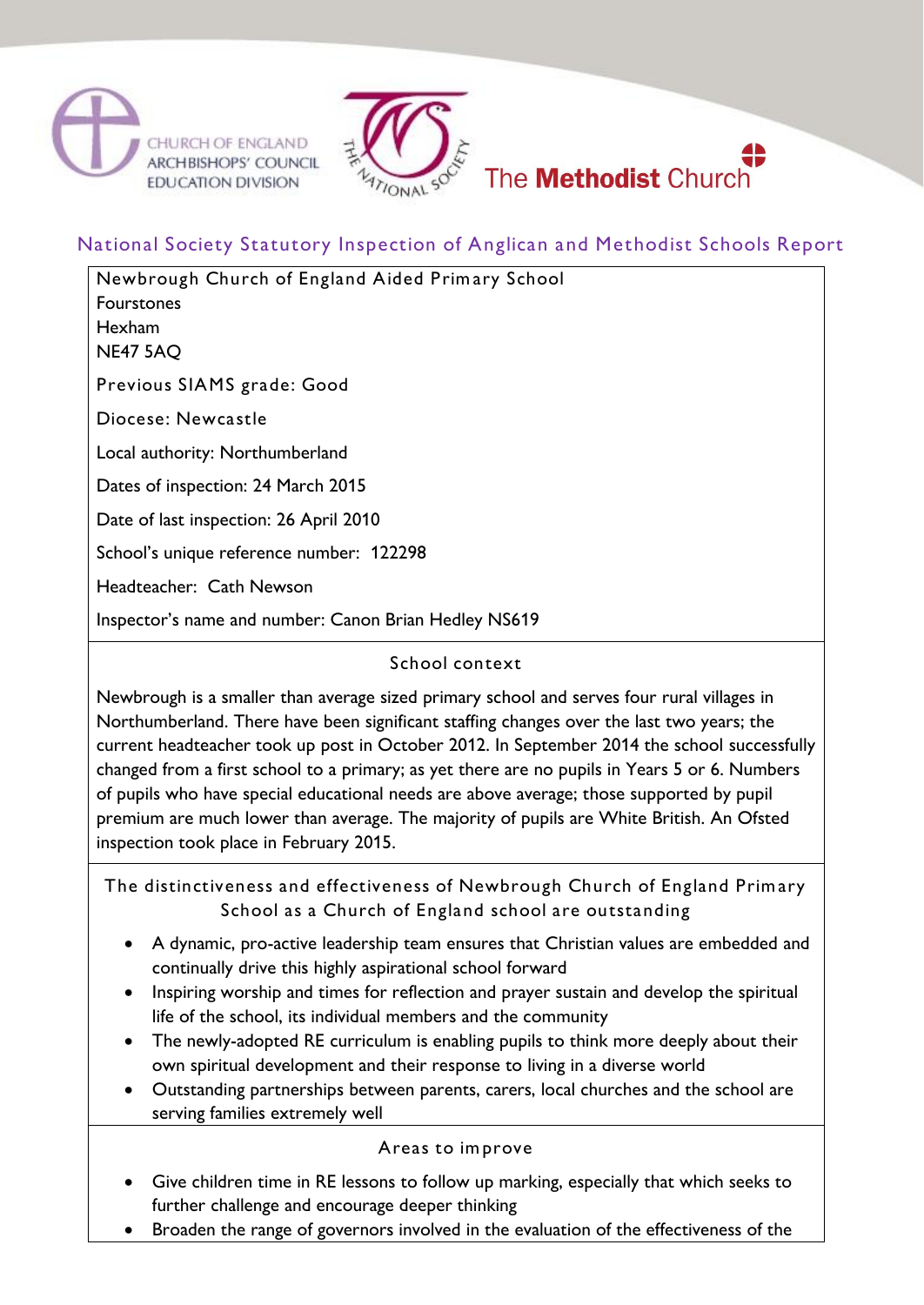school as a Church school, and interweave the SIAMS Schedule with whole-school monitoring to create a greater overall awareness of how the school's strong Christian ethos is being sustained and developed and is raising achievement

The school, through its distinctive Christian character is outstanding at m eeting the needs of all learners

Since the appointment of a new headteacher just over two years ago and its recently acquired primary school status, Newbrough has developed a well-expressed shared Christian vision which is now reflected in the slogan 'Dream, Believe, Achieve'. This, combined with governors' all-pervading totally driven desire to meet the unique needs of every single child, has resulted in a highly effective and creative curriculum where love, respect and forgiveness form the basis of strong, nurturing relationships and personal growth. Pupils make good progress because teaching is good and often outstanding. Enthusiastic staff work hard to respond to the specific needs of all; they use their experience and skill to plan and deliver a tailor-made curriculum. Learners feel secure and happy because of the outstanding care they receive summed up by one pupil who said that, 'they care about every single person here and we are all helped to do our best'. A grandparent expressed gratitude and admiration for the extensive efforts made by the school to see 'every child as special' and to ensure that they had 'the best possible chance to do well.'

Behaviour is excellent: children are welcoming, open and generous and understand that they need to take responsibility for themselves, one another and the world in which they live. One child said that, 'We always help each other out. Some people believe in God here, but even if you don't, like me, you are always welcome'. Parents confirmed that the school extends its 'fabulous care' to adults, too, and that the Christian ethos spills out into the communities where, as a result, strong bonds of friendship, respect for all and genuine care for one another pervade day-to-day life.

The recently adopted Religious Education syllabus, carefully planned daily acts of collective worship, reflection spaces and opportunities for prayer and reflection are playing an important part in promoting the Christian character of the school and in developing the spirituality of pupils.

As the school looks forward to gradually extending it's provision into Years 5 and 6, the task of sustaining and developing these successes will need to be well-planned and implemented.

#### The impact of collective worship on the school community is outstanding

Children and staff are clear about the importance of daily worship which is at the heart of school life. They recognise it as a time for everyone to come together to think about God and to explore Christian teachings in more depth. A carefully constructed and delivered programme has addressed the issues raised at last inspection and is also ensuring that greater opportunities are provided for thought, prayer, reflection and action and for children to develop their own beliefs. The school's chosen core values are underpinned very well. One child explained that, 'the stories we hear and think about in worship tell us what Jesus or someone else did in a situation and we can copy them if we agree it's right'.

Governors are clear that all worship is to be inclusive and that those who have differing views should develop the confidence to share them. This is exemplified by a pupil who said, 'I don't actually believe in God but I know how to respect a Christian', and another who said, 'It's ok if you don't join in with the prayers - I respect people who do want to pray by sitting quietly'. Others said, 'I think we are allowed to think for ourselves', and, 'I put my hands together then open them to let my thoughts go up to heaven'.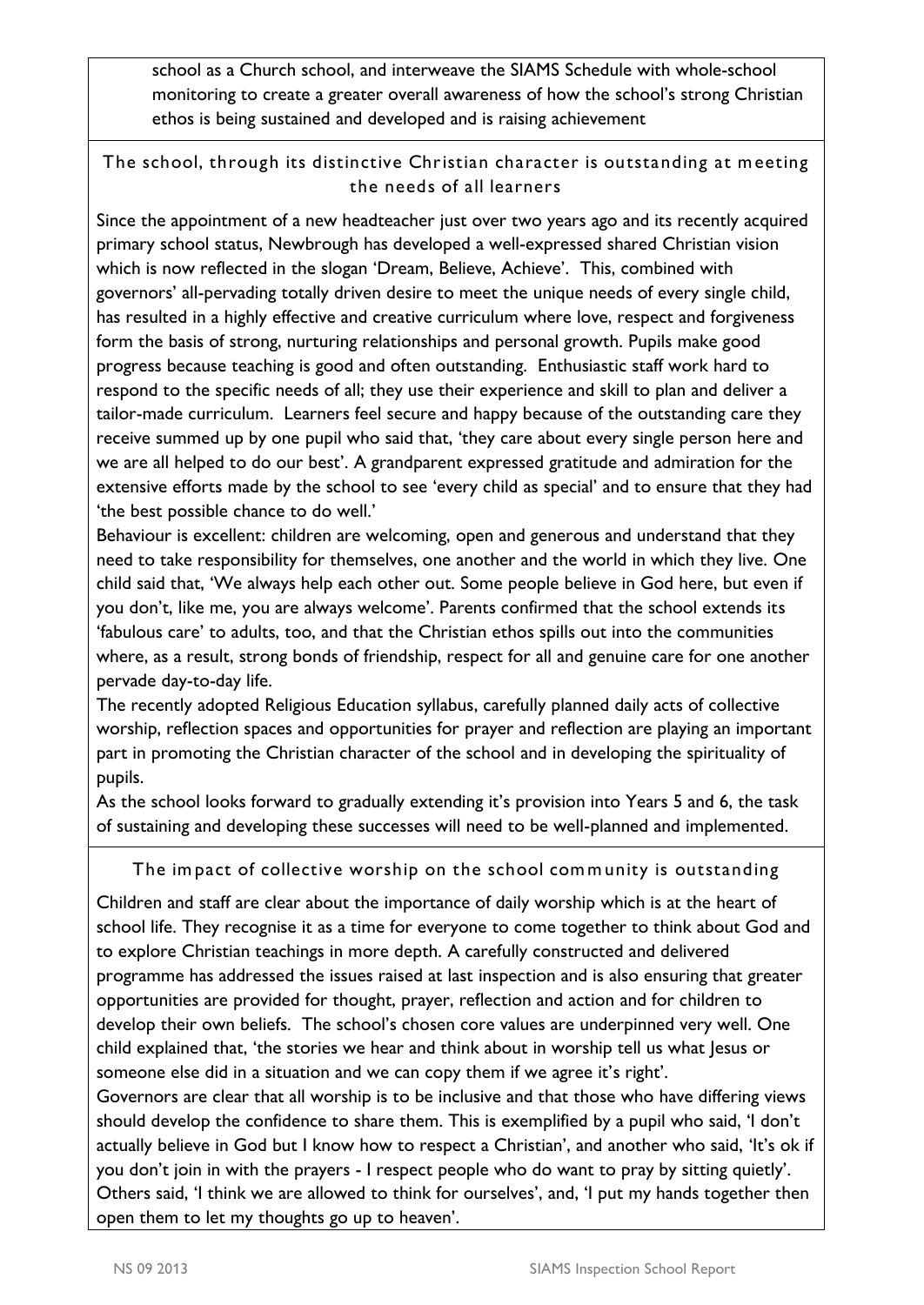Close partnership working between local religious ministers and the school offers a range of different Christian traditions and expressions of being Church. As a result, there have been a number of combined events where both church and school have come together to generously support local, regional and national charities as an expression of the commandment to 'love thy neighbour'.

The evaluation of collective worship ensures that actions are taken to develop the offering of it further. For example children have asked for more outdoor worship having experienced a small sample of it, and to sing more. These requests are currently being implemented.

### The effectiveness of the religious education is good

The school meets the statutory requirements for Religious Education (RE). The subject is placed at the heart of pupils' spiritual, moral, social and cultural development and underpins the Christian ethos. Recent pupil tracking suggests that learners make good progress; scrutiny of work revealed many insightful, mature comments from the more able children. However, because the new diocesan syllabus and its assessment have been adopted recently it is difficult to quantify progress over time.

Children say that they enjoy lessons but some remarked that they sometimes 'have to listen for ages'. They particularly enjoy talking about their thoughts, feelings and ideas and like it when they 'go to the tables for activities'. The subject teacher is sensibly continuing to make adjustments to the programme offered and is gaining further confidence in managing assessment and classroom time so that attainment begins to improve even more rapidly. One aspect that would help enormously is for children to be given time at the start of each lesson to respond to the helpful written comments made by their teacher after work has been completed; this would deepen their response or challenge their thinking even further.

Learners are given opportunities for reflection and to deepen their questioning skills; to aid this there are many really good examples of interactive displays throughout the school which relate RE teaching to every day life such as, 'How can we Show Love and Care', 'Learning from Jesus', 'Stories Jesus Heard' and 'What is the Trinity?' Children expressed appreciation of the Prayer Station and Easter Garden, one saying, 'I just like to stand and look and take it all in.'

Parents say that their children are keen to talk about what they have learned when they get home. One poignant example of this shared by a proud mother was a beautifully written song about God's love for everyone, penned by her son. Other parents said that RE helped their children to care for one another, helped them to be forgiving, and was a subject that affected their thinking and behaviour.

# The effectiveness of the leadership and management of the school as a church school is outstanding

The leadership team and governors have worked relentlessly with the head teacher over the last two years to consistently articulate and share the school's distinctiveness and vision; this has ensured that core Christian values remain at the heart of school improvement and that all decisions are driven by the needs of the children. A clear understanding of what it means to be a Church school is reflected in the wording of governors' policies which form the bedrock of the curriculum. As a result pupils do well because of the good teaching and outstanding care they receive.

Excellent relationships with another nine schools in the locality result in enriching experiences for all. As a result of generous sharing of expertise and continued staff development at all levels, leadership within partnership schools and beyond is significantly enhanced. A well-focused governing body is wisely and ably led. Involvement in strategic planning and